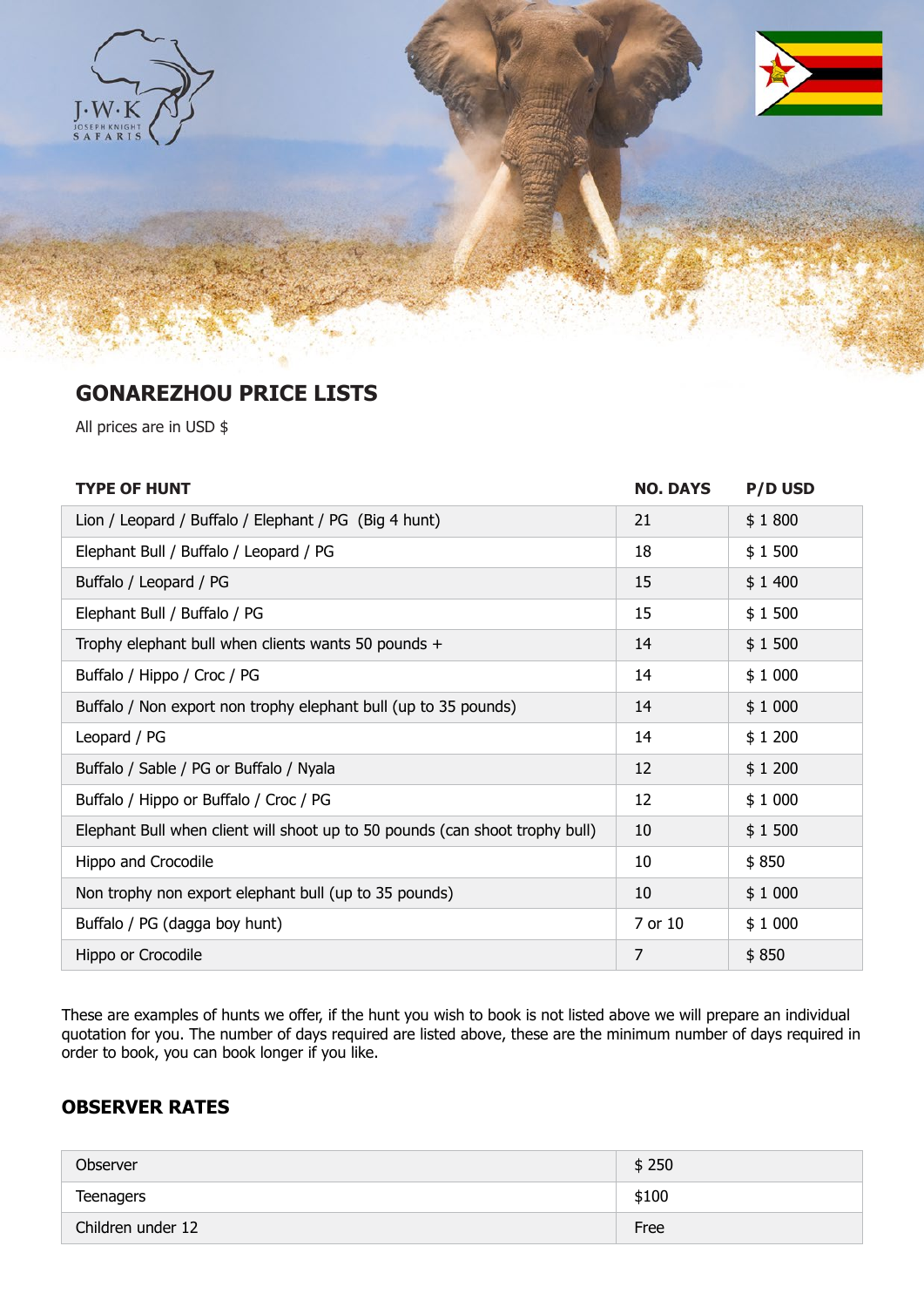### **TROPHY FEES**

| <b>SPECIES</b>                                 | <b>PRICE (USD)</b> |
|------------------------------------------------|--------------------|
| Baboon                                         | \$100              |
| <b>Buffalo Bull</b>                            | \$5000             |
| <b>Bushbuck</b>                                | \$1000             |
| <b>Bush Pig</b>                                | \$400              |
| Caracal                                        | \$550              |
| Civet Cat                                      | \$400              |
| Crocodile                                      | \$4000             |
| Duiker                                         | \$300              |
| Eland                                          | \$1950             |
| Elephant bull > 49lbs                          | \$16 000           |
| Elephant $50 - 59$ lbs                         | \$16 500           |
| Elephant $60 - 69$ lbs                         | \$17500            |
| Elephant 70 - 89lbs                            | \$19500            |
| Elephant 90lbs +                               | \$21 000           |
| Elephant non trophy non export up to 35 pounds | \$6500             |
| Elephant tuskless                              | \$4000             |
| Genet Cat                                      | \$200              |
| Giraffe                                        | \$1750             |
| Grysbok                                        | \$300              |
| Hippo                                          | \$5000             |
| Honey Badger                                   | \$250              |
| Hyena                                          | \$750              |
| Impala Male                                    | \$450              |
| Impala Female (bait)                           | \$150              |
| <b>Jackal</b>                                  | \$150              |
| Klipspringer                                   | \$700              |
| Kudu Male                                      | \$2300             |
| Kudu Female                                    | \$600              |
| Leopard                                        | \$6000             |
| Lion Male                                      | \$15 000           |
| Nyala                                          | \$3500             |
| Reedbuck                                       | \$800              |
| Sable                                          | \$4500             |
| Serval Cat                                     | \$600              |
| Steenbok                                       | \$500              |